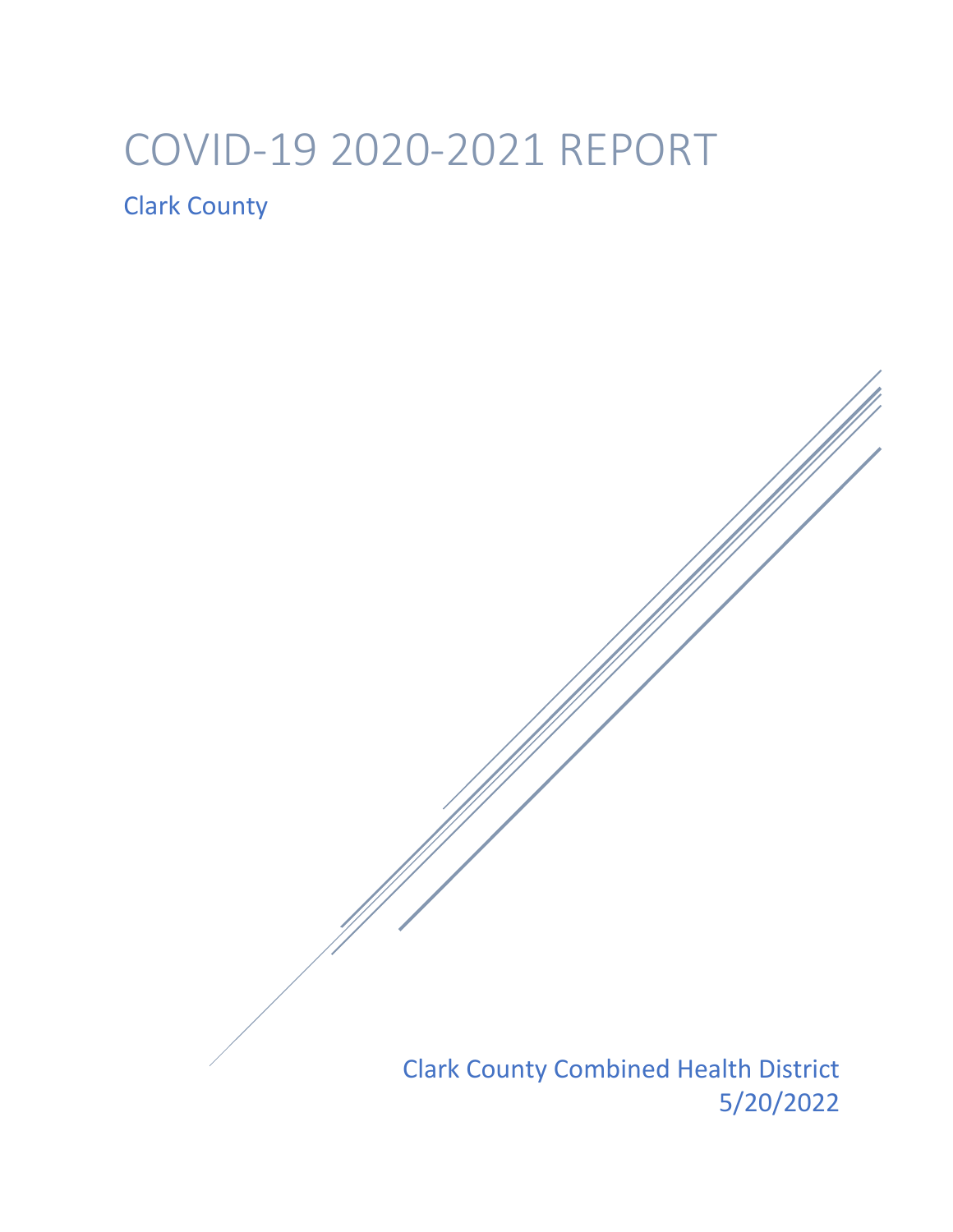## Contents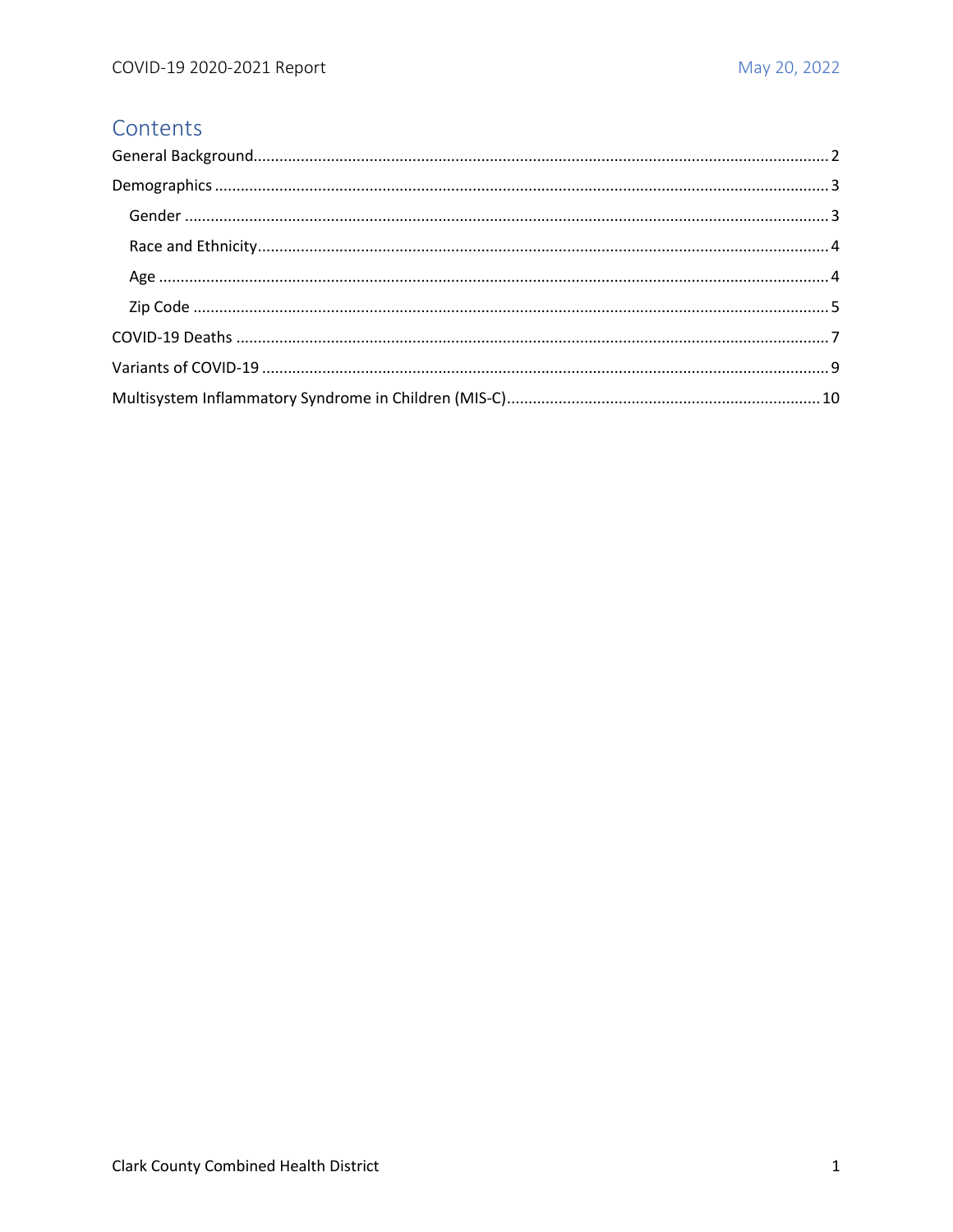## <span id="page-2-0"></span>General Background

Coronavirus disease 2019 (COVID-19) was first identified in Wuhan, China, in December 2019. It was caused by a new coronavirus, and since then multiple variants have emerged which included, delta and omicron variants, within the United States and worldwide. Although most people who have COVID-19 have mild symptoms, COVID-19 can also cause severe illness and even death. Some groups, including older adults and people who have certain underlying medical conditions, are at increased risk of severe illness<sup>1</sup>.

On February 11, 2020, the World Health Organization announced an official name for the disease that is causing the 2019 novel coronavirus outbreak. The new name of this disease is coronavirus disease 2019, abbreviated as COVID-19. In COVID-19, 'CO' stands for 'corona,' 'VI' for 'virus,' and 'D' for disease. Formerly, this disease was referred to as "2019 novel coronavirus" or "2019-nCoV."

On March 9, 2020, the first three case of COVID-19 were reported in the state of Ohio in Cuyahoga County. Later tests then revealed that the first case of COVID-19 was on February 15, 2020. On March 19, 2020 the first death of COVID-19 was reported in Ohio. Later tests then revealed the first COVID-19 death was March 17, 2020.

On March 18, 2020 the first COVID-19 case was reported for Clark County. On April 24, 2020, Clark County reported their first lab confirmed death of COVID-19. Later death certificate documentation showed the first probable death of COVID-19 occurred on March 2, 2020.

Within the United States, there are three COVID-19 vaccines available. Pfizer-BioNTech and Moderna are two dose series, while Janssen (Johnson & Johnson; J&J) is one dose. Pfizer received an emergency use authorization (EUA) from the FDA for individuals 16 years of age and older and began administration December 2020. The authorization was expanded to include 12- to 15-year-olds in May 2021. Moderna received an EUA from the FDA December 2020 for individuals 18 years of age and older. J&J received an EUA for individuals 18 years of age and older February 2021. The Pfizer EUA received an amendment September 2021 to allow a single booster to be administered 6 months after completion of the primary series. Moderna and J&J received their EUA amendments October 2021<sup>2</sup>.

<sup>1</sup> [https://www.cdc.gov/coronavirus/2019-ncov/your-health/about-covid-19/basics-covid-](https://www.cdc.gov/coronavirus/2019-ncov/your-health/about-covid-19/basics-covid-19.html#:~:text=COVID%2D19%20(coronavirus%20disease%202019,%2C%20a%20flu%2C%20or%20pneumonia)

[<sup>19.</sup>html#:~:text=COVID%2D19%20\(coronavirus%20disease%202019,%2C%20a%20flu%2C%20or%20pneumonia.](https://www.cdc.gov/coronavirus/2019-ncov/your-health/about-covid-19/basics-covid-19.html#:~:text=COVID%2D19%20(coronavirus%20disease%202019,%2C%20a%20flu%2C%20or%20pneumonia)

<sup>&</sup>lt;sup>2</sup> Vaccine & Booster Timeline:<https://www.hhs.gov/coronavirus/covid-19-vaccines/index.html>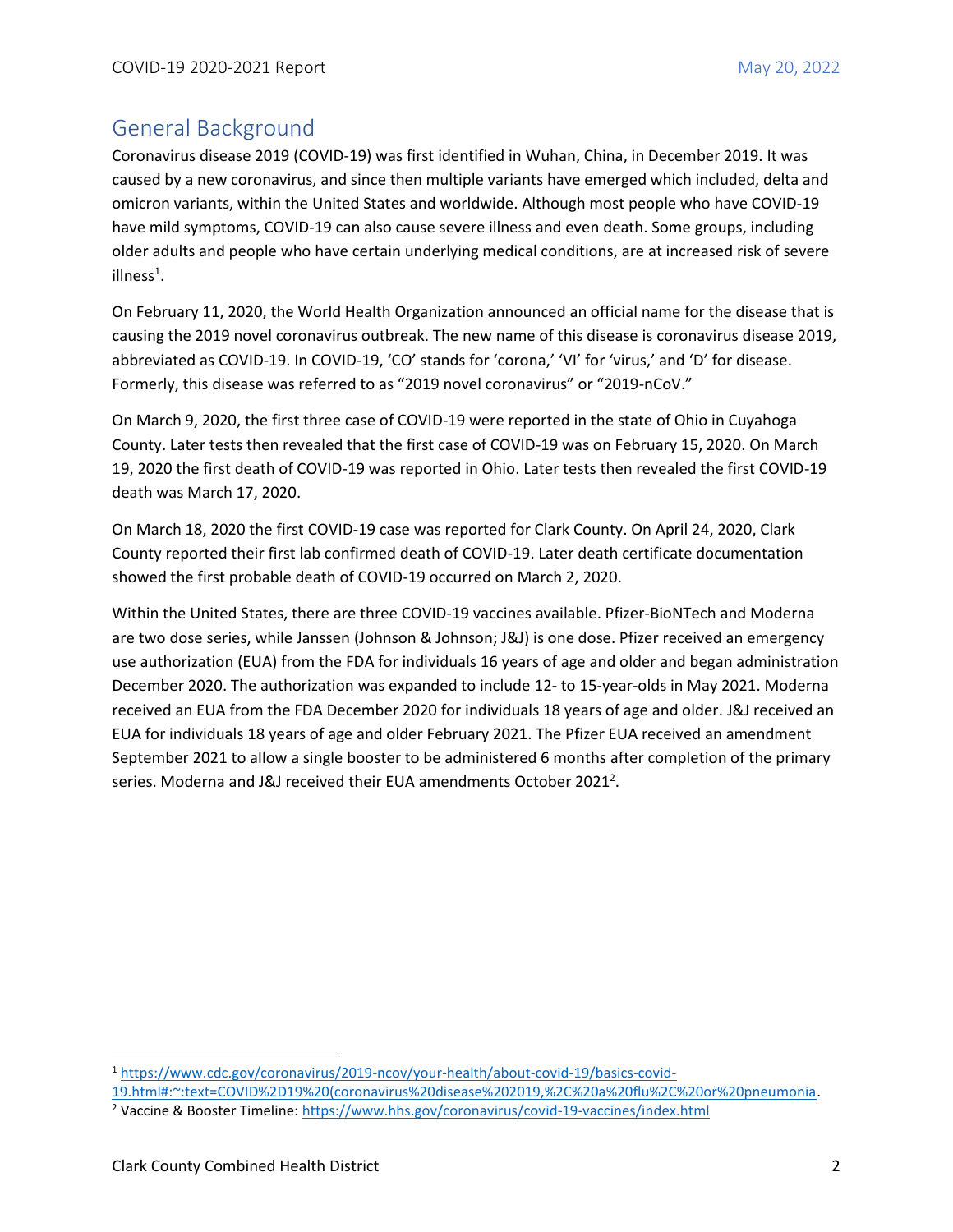# <span id="page-3-0"></span>Demographics

Between 2020 and 2021, Clark County had 21,197 lab confirmed cases and 4,157 probable cases of COVID-19, for a total of 25,354 cases.



*Figure 1* COVID-19 Weekly Case Count, 2020-2021, Clark County.

#### <span id="page-3-1"></span>Gender

45.3% of cases reported to Clark County identified themselves as male (Figure 2). As of 2021, males make up 48.5% of the Clark County population<sup>3</sup>.



<sup>&</sup>lt;sup>3</sup> Clark County population[: https://www.census.gov/quickfacts/clarkcountyohio](https://www.census.gov/quickfacts/clarkcountyohio)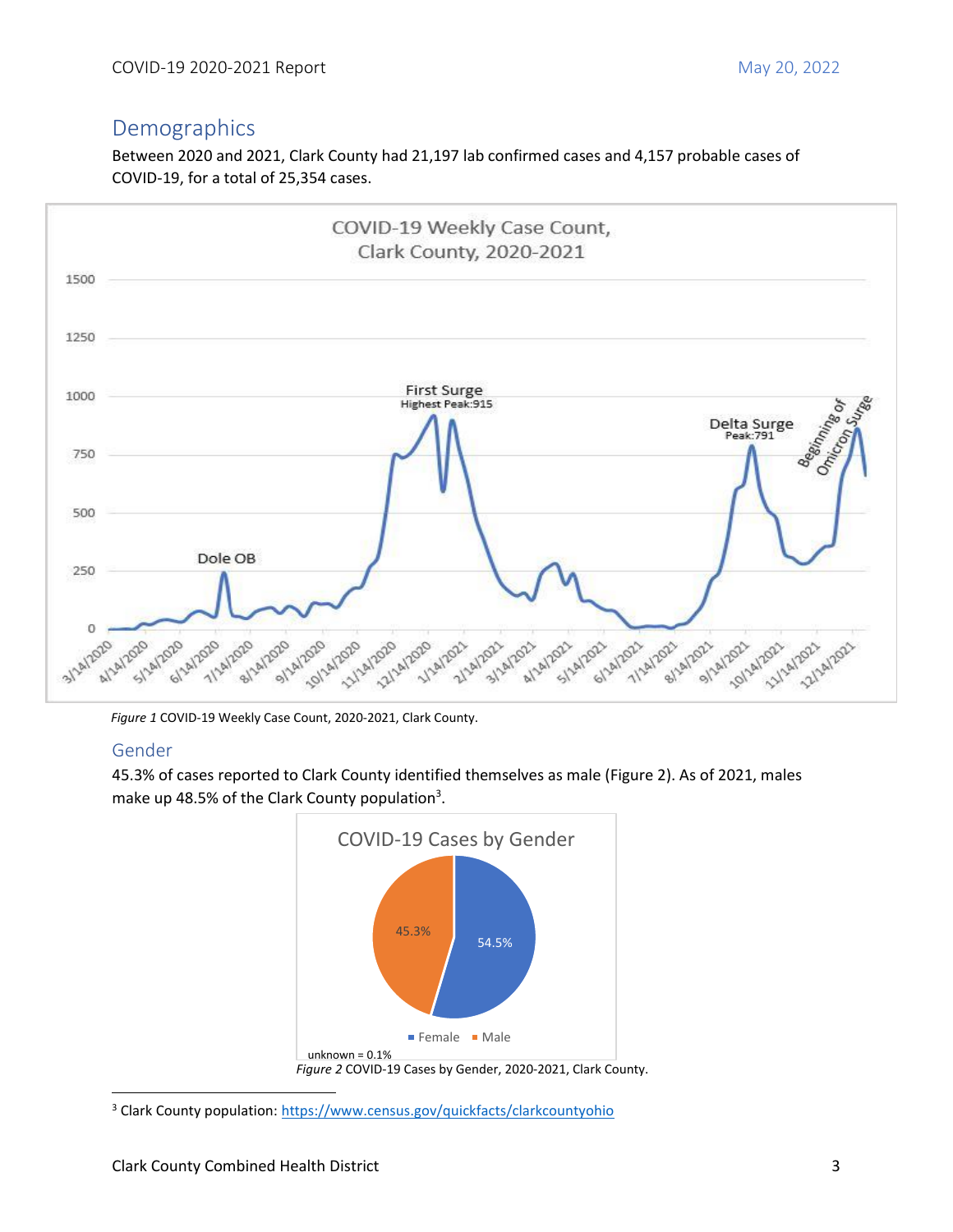#### <span id="page-4-0"></span>Race and Ethnicity

78.36% of reported cases identify as non-Hispanic (Figure 3) and 68.24% identify as white (Figure 4). The 'Other' group includes American Indian, Alaskan Native, Asian, Native Hawaiian, and Pacific Islander due to small counts.



*Figure 3* COVID-19 Cases by Ethnicity, 2020-2021, Clark County*.*



*Figure 4* COVID-19 Cases by Race, 2020-2021, Clark County.

#### <span id="page-4-1"></span>Age

The average age of cases is 40.8 years of age, with a range from 0- to 102-years of age (Figure 5). The highest concentration of cases is within the 0-19 age group (4843 cases), while the lowest and second lowest is within 100+ (10 cases) and 90-99 (250), respectively.



*Figure 5* COVID-19 Cases by Age Group, 2020-2021, Clark County.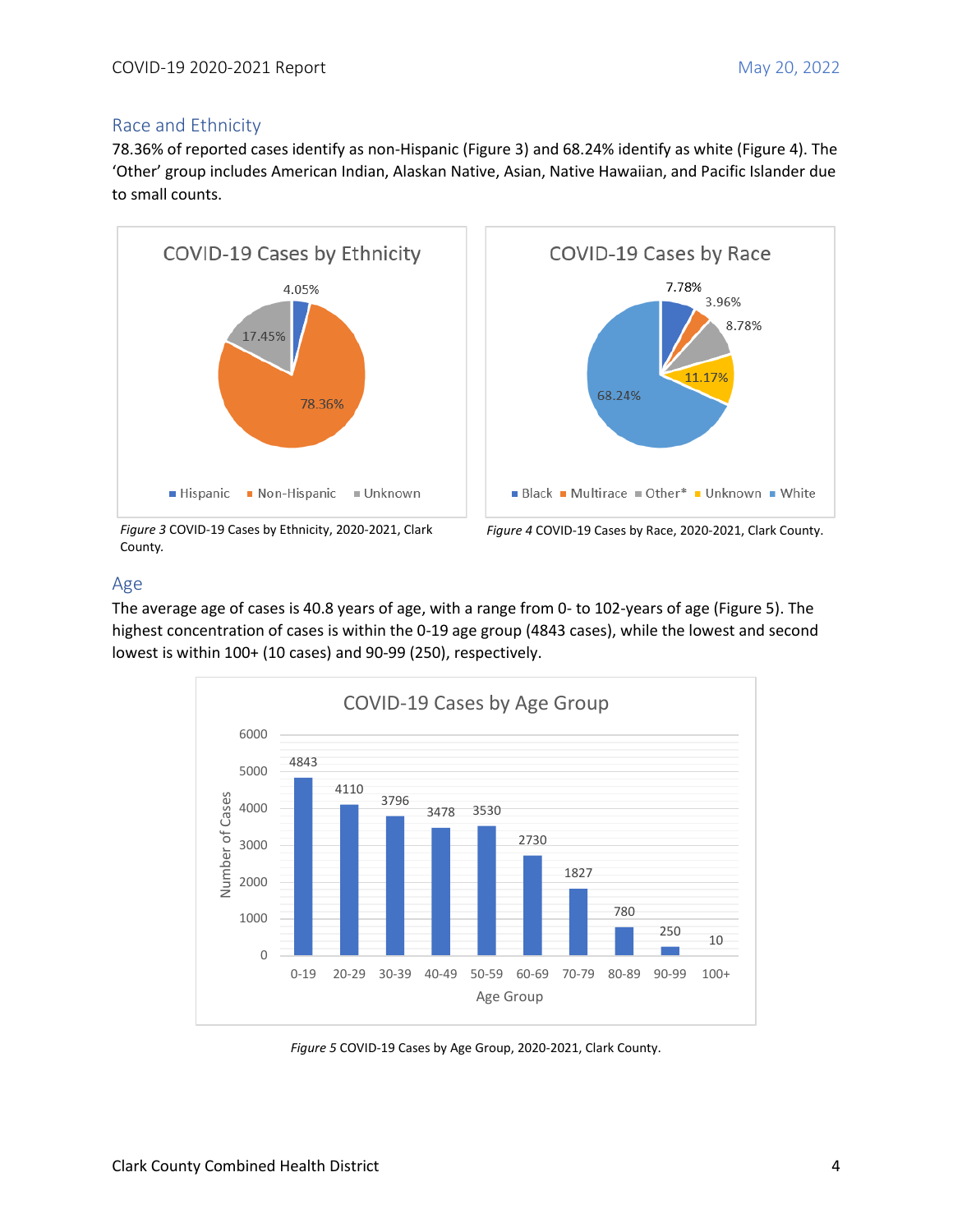#### <span id="page-5-0"></span>Zip Code

The zip code with the highest percentage of cases was 45503 (Springfield) with 25.6% of cases (Figure 6). The second highest zip code was 45505 (Springfield) with 14.2% of cases. Springfield is considered zip codes 45502, 45503, 45504, 45505, and 45506, overall Springfield comprises 73.5% of cases with Clark County. The highest percentage of cases that are not considered Springfield is 45344 (New Carlisle) with 11.1% of cases.



*Figure 6* Percent of COVID-19 Cases per Zip Code, 2020-2021, Clark County.

Given the difference in population size per zip code, it is important to take a look at the percent of cases per zip code population (Figure 7). 43010 (Catawba) has the highest percentage of cases per population at 21.7% (59 cases, 272 population). 45369 (South Vienna) has the second highest percentage of cases per population at 19.4% (688 cases, 3545 population).



*Figure 7 Percent of COVID-19 Cases by Zip Code Population, 2020-2021, Clark County.*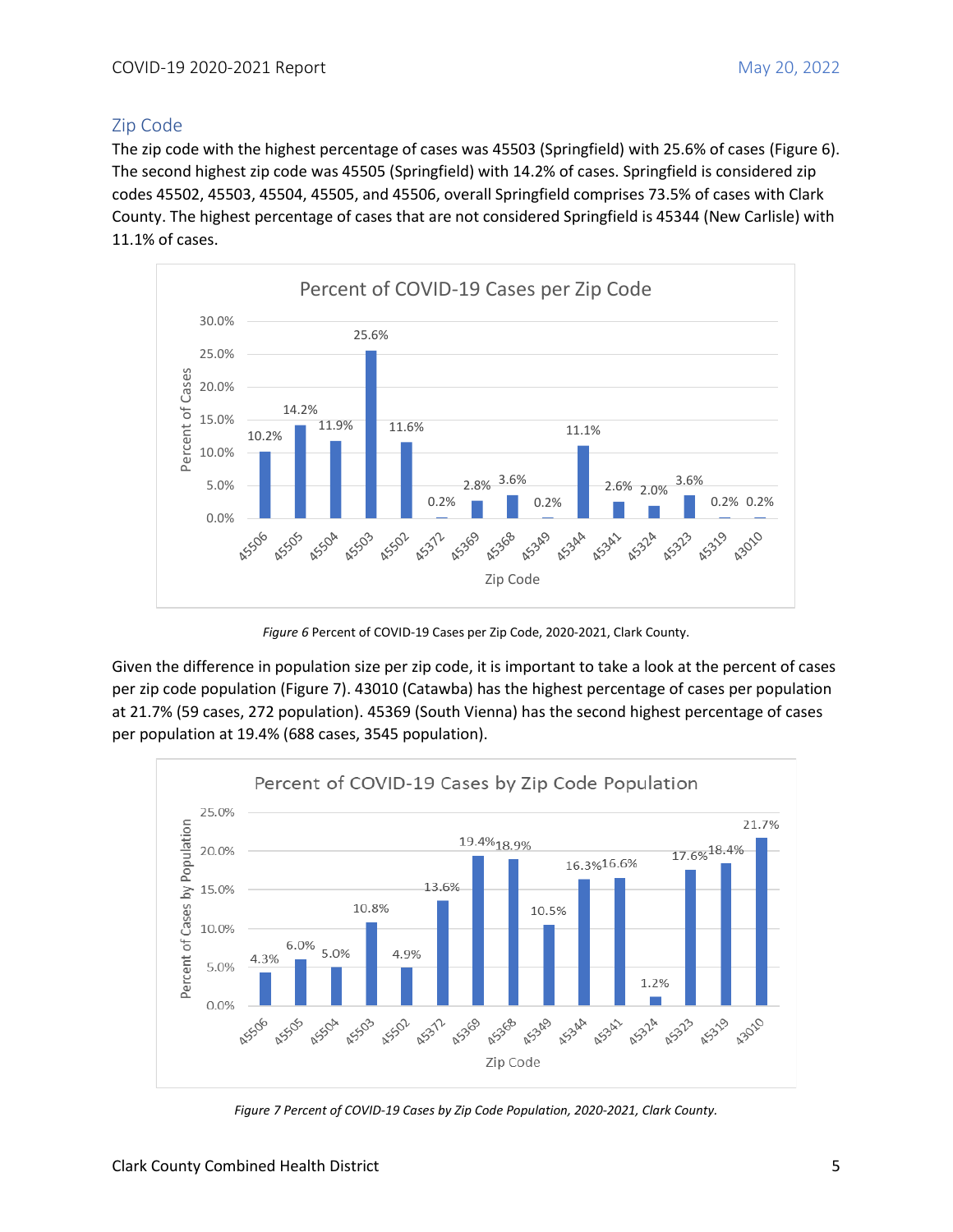The below table (Table 1) shows the percent of cases per zip code by population and by total cases. Only zip codes included within Clark County, OH are displayed

| City                | <b>Zip Code</b> | <b>Case Count</b> | <b>Percent Cases</b> | <b>Percent Cases</b> |  |
|---------------------|-----------------|-------------------|----------------------|----------------------|--|
|                     |                 |                   | per Population       | per Total Cases      |  |
| Springfield         | 45506           | 2,543             | 4.3%                 | 10.2%                |  |
| Springfield         | 45505           | 3,542             | 6.0%                 | 14.2%                |  |
| Springfield         | 45504           | 2,948             | 5.0%                 | 11.9%                |  |
| Springfield         | 45503           | 6,357             | 10.8%                | 25.6%                |  |
| Springfield         | 45502           | 2,895             | 4.9%                 | 11.6%                |  |
| <b>Tremont City</b> | 45372           | 51                | 13.6%                | 0.2%                 |  |
| South Vienna        | 45369           | 688               | 19.4%                | 2.8%                 |  |
| South Charleston    | 45368           | 895               | 18.9%                | 3.6%                 |  |
| North Hampton       | 45349           | 45                | 10.5%                | 0.2%                 |  |
| <b>New Carlisle</b> | 45344           | 2,771             | 16.3%                | 11.1%                |  |
| Medway              | 45341           | 644               | 49.3%                | 2.6%                 |  |
| Fairborn            | 45324           | 488               | 1.2%                 | 2.0%                 |  |
| Enon                | 45323           | 884               | 17.6%                | 3.6%                 |  |
| Donnelsville        | 45319           | 54                | 18.4%                | 0.2%                 |  |
| Catawba             | 43010           | 59                | 21.7%                | 0.2%                 |  |

*Table 1* Percent of COVID-19 Cases per Zip Code by Population and Total Cases, 2020-2021, Clark County.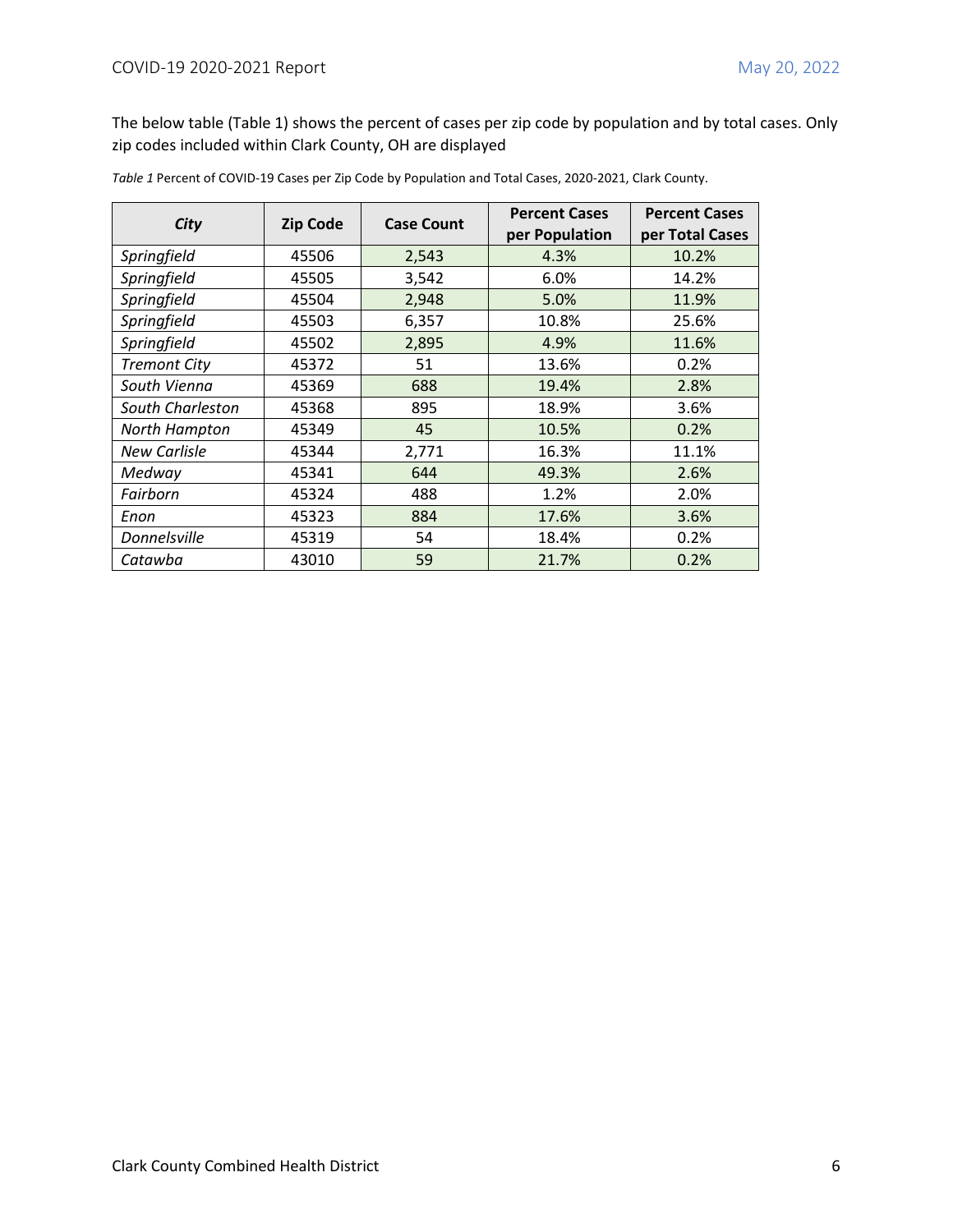### <span id="page-7-0"></span>COVID-19 Deaths



In 2020, Clark County had a total of 209 COVID-19 deaths and in 2021 Clark County had a total of 235 deaths (Figure 8).



*Figure 8* Number of COVID-19 Deaths by Month, 2020-2021, Clark County.

In 2020, the month of December had the greatest number of deaths reported (88) and for 2021, the month of January had the greatest number of deaths reported (49) (Table 2).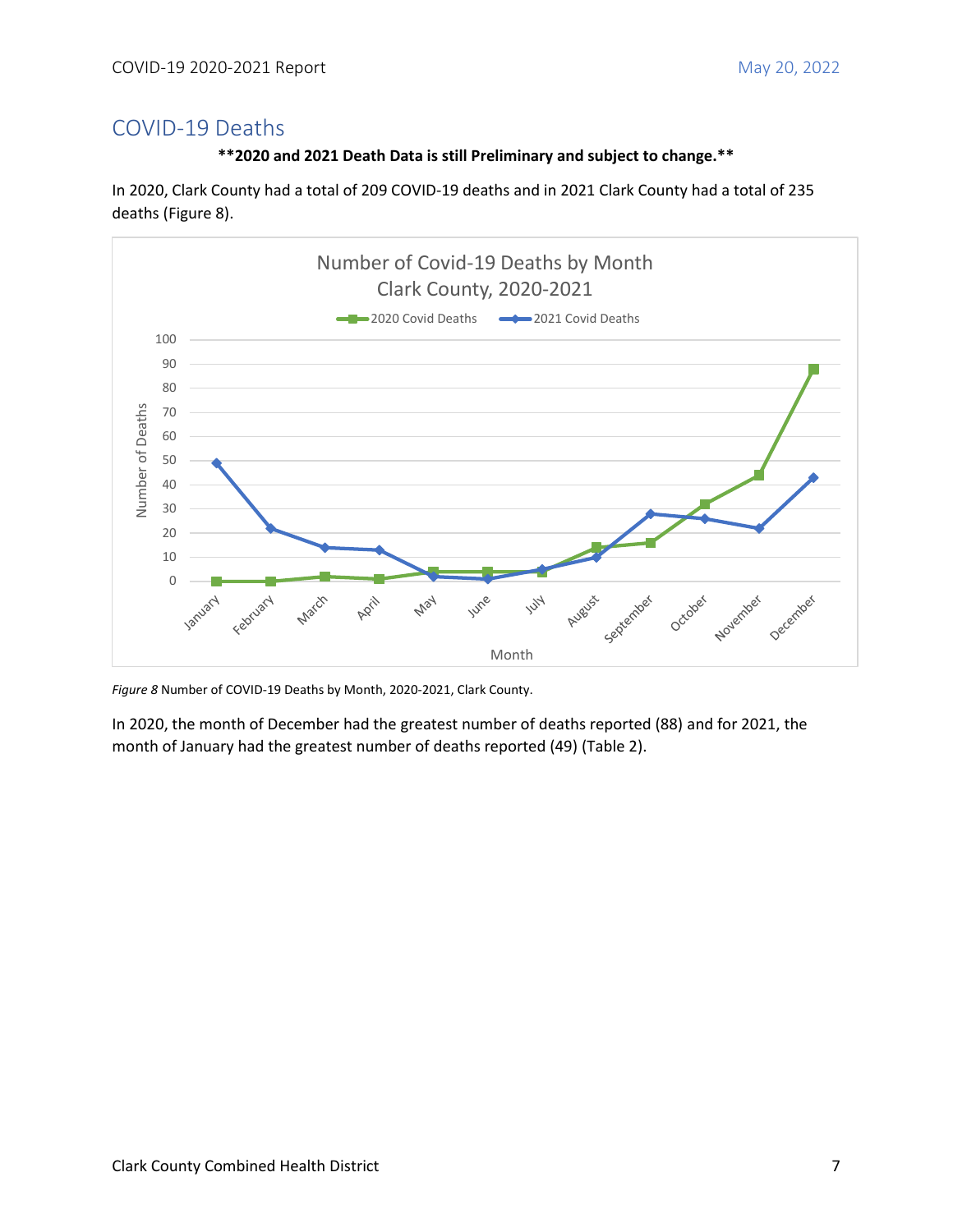| Year | <b>Month</b> | <b>Total # of Deaths</b> | <b>Long Term Care Deaths</b> |
|------|--------------|--------------------------|------------------------------|
|      | March        | $\overline{2}$           | 1                            |
|      | April        | $\mathbf{1}$             | $\mathbf{1}$                 |
|      | May          | $\overline{4}$           | $\mathbf 1$                  |
|      | June         | $\sqrt{4}$               | $\overline{2}$               |
| 2020 | July         | $\overline{4}$           | 0                            |
|      | August       | 14                       | 11                           |
|      | September    | 16                       | 13                           |
|      | October      | 32                       | 24                           |
|      | November     | 44                       | 27                           |
|      | December     | 88                       | 44                           |
|      | January      | 49                       | 10                           |
|      | February     | 22                       | 6                            |
|      | March        | 14                       | $\boldsymbol{0}$             |
|      | April        | 13                       | 3                            |
|      | May          | $\overline{2}$           | 0                            |
|      | June         | $\mathbf{1}$             | $\boldsymbol{0}$             |
| 2021 | July         | 5                        | 0                            |
|      | August       | 10                       | 0                            |
|      | September    | 28                       | 7                            |
|      | October      | 26                       | $\mathbf{1}$                 |
|      | November     | 22                       | 4                            |
|      | December     | 43                       | 3                            |

*Table 2* COVID-19 Deaths by Month and Year, 2020-2021, Clark County.

The greatest number of long term care (LTC) deaths (44) happened in December of 2020. Of the combined total of 444 Covid deaths, 160 of the deaths were associated with a LTC facility (Figure 9).



*Figure 9* COVID-19 Deaths by Age Group and LTC, 2020-2021, Clark County.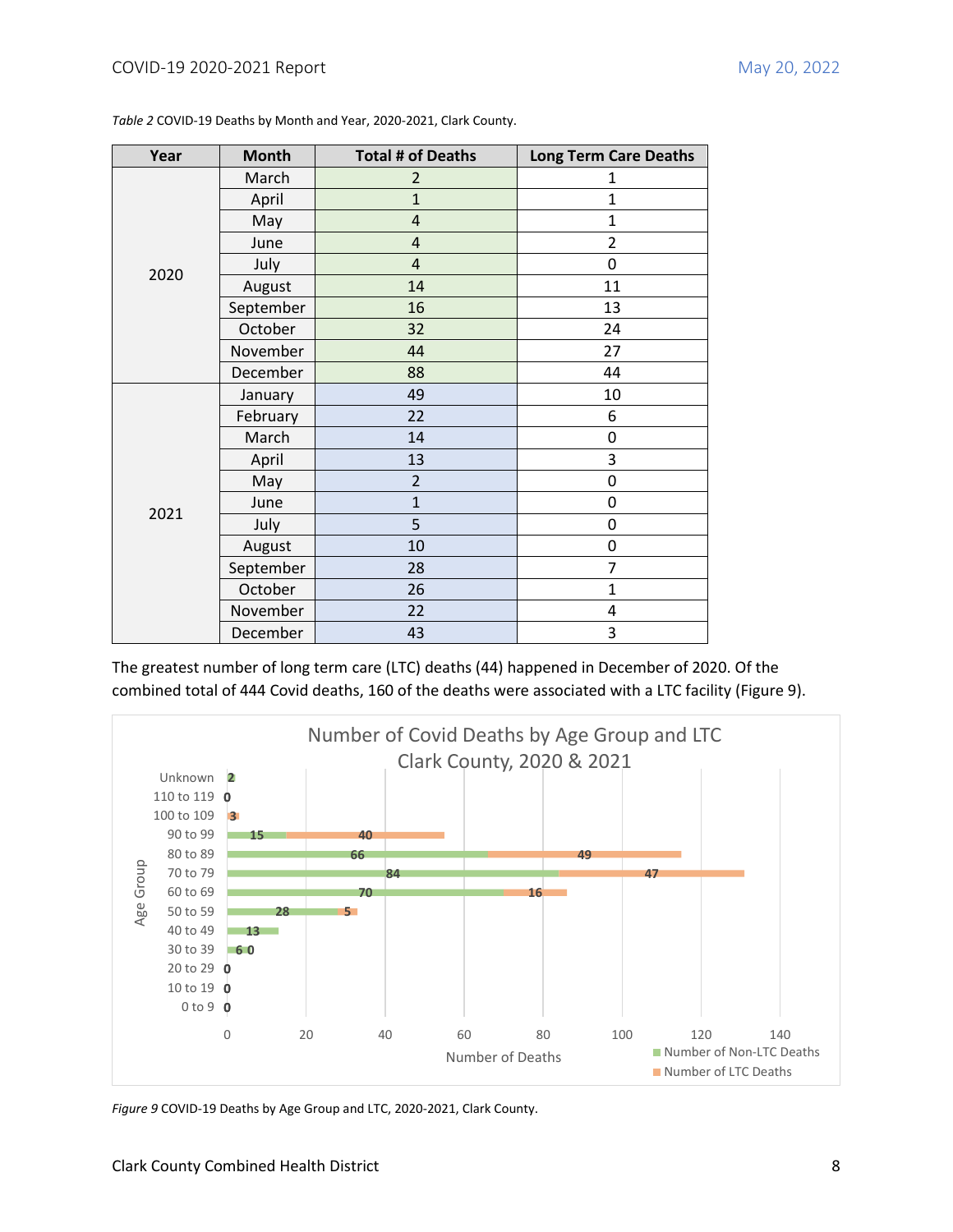## <span id="page-9-0"></span>Variants of COVID-19

Viruses constantly change through mutation, and new variants of a virus are expected to occur over time. Sometimes new variants emerge and disappear. Other times, new variants emerge and start infecting people. Multiple variants of the virus that causes COVID-19 have been documented in the United States and globally during this pandemic. The press often uses the terms "variant," "strain," "lineage," and "mutant" interchangeably. For the time being in the context of these variants, the first three of these terms (variant, strain, lineage) are generally being used interchangeably by the scientific community as well.

Clark County had many different Variants of the virus identified in the community over time in 2021 (Figure 10 & Table 3). These variants were named: Alpha, Epsilon, Delta, Gamma, Omicron and Unspecified Variants.



*Figure 10* COVID-19 Variants over Time by Month, 2021, Clark County.

| <b>Variant Strain</b>         | 2021    |          |        |       |     |      |      |        |           |                |                 |                 |
|-------------------------------|---------|----------|--------|-------|-----|------|------|--------|-----------|----------------|-----------------|-----------------|
|                               | January | February | March  | April | May | June | July | August | September | <b>October</b> | <b>November</b> | <b>December</b> |
| Alpha                         | υ       | э        | o<br>۰ | 22    | 14  | 4    | 0    | 0      |           | 0              | 0               |                 |
| <b>Epsilon</b>                |         |          |        |       | 0   | 0    | 0    | 0      |           |                |                 |                 |
| <b>Delta</b>                  | 0       | 0        | ∩      | 0     | 0   | 0    | 20   | 98     | 169       | 79             | 67              | 34              |
| Gamma                         | 0       | 0        |        |       | 4   | 0    | 0    | 0      |           | 0              | 0               | 0               |
| <b>Omicron</b>                | 0       |          | 0      | 0     | 0   | 0    | 0    | 0      |           | 0              | 0               | 11              |
| <b>Unspecified</b><br>Variant | 0       | 0        |        | 0     | 0   | 0    | 0    |        |           |                | 0               | O               |

*Table 3* COVID-19 Variants over Time by Month, 2021, Clark County.